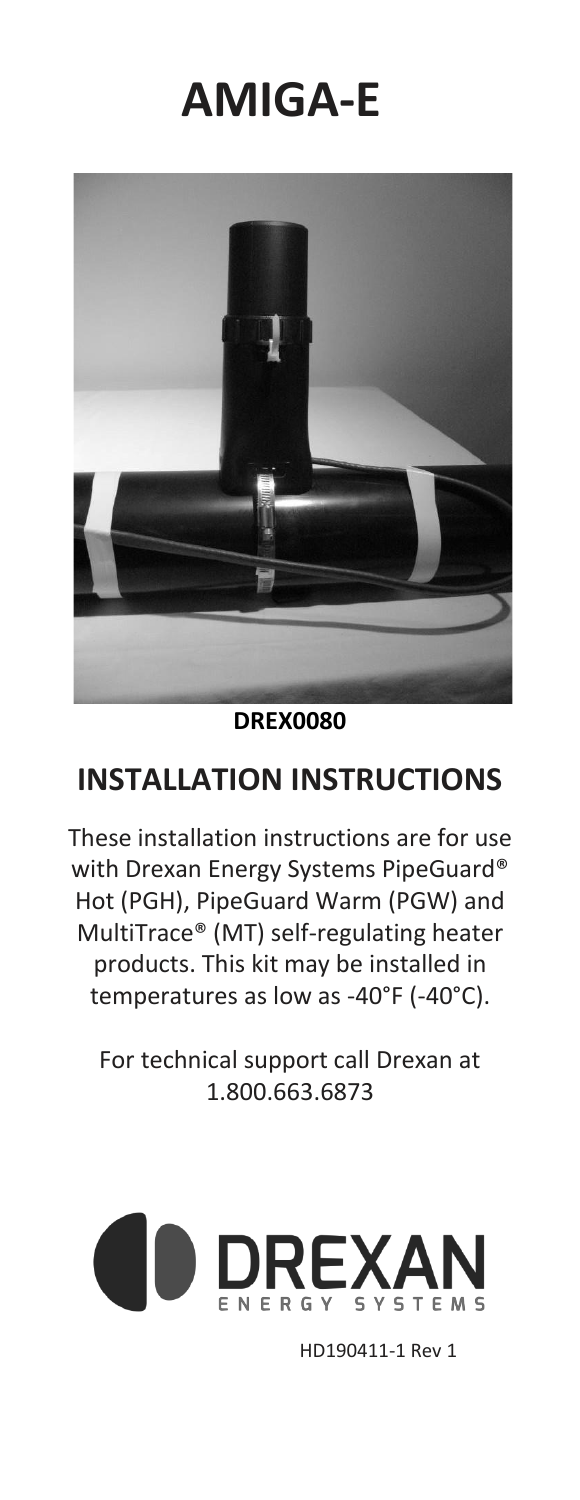### Warnings

This is an electrical device and to ensure proper operation and prevent shock or fire it must be installed correctly. Read these important warnings. Follow all installation instructions.

**CAUTION**: Ground-fault equipment protection shall be provided to de-energize all normally ungrounded conductors of electrical heating cable sets, with ground fault settings sufficient to allow normal operation of the heater unless applicable codes permit otherwise, and to minimize the danger of fire from sustained electrical arcing if the heating cable is damaged or improperly installed and to comply with Drexan requirements, agency certifications and national electrical codes. Conventional circuit breakers may not stop arcing. Each heating device branch circuit or each heating device shall have ground fault equipment protection.

The person(s) responsible for installation shall verify that the installation and inspection are performed by personnel who are trained, qualified, and knowledgeable in trace heating systems when using the Division method of area classification. The installation and inspection shall be in accordance with the system manufacturer's design documents, product recommendations, and installation instructions

Metallic structures or materials such as metal pipes used to support the heater cable shall be grounded.

Component approvals and performance characteristics are based on Drexan specific parts only. Maximum surface temperature: +260°C (500°F)\*.

\*Applies to PGH product only

Substitution will void approvals and performance claims.

Component and heating cable ends must be kept dry before and during installation. Fire resistant thermal insulation should be used. Bond the metallic braid of the self-regulating heating cable to a suitable grounding (earth) terminal. De-energize before installation or servicing.

WARNING - EXPLOSION HAZARD - DO NOTDISCONNECT EQUIPMENT UNLESS POWER HAS BEEN SWITCHED OFF OR THE AREA IS KNOWN TO BE NON-HAZARDOUS.

AVERTISSEMENT - RISQUE D'EXPLOSION - AVANT DE DECONNECTER L'EQUIPEMENT, COUPER LE COURANT OU S'ASSURER QUE L'EMPLACEMENT EST DESIGNE NON DANGEREUX.

### Approvals



Class I, Div. 2, Groups A, B, C, D Class II, Div. 2, Groups F, G Class III

For use with Drexan HeatTracer PipeGuard Heating Cables only.

**CAUTION**: A ground fault protection device must be used with this heating device.

T-rating: Classified to rated output and conditions of use/limited pipe temperature.

### Cable-Specific Specifications

#### **PGH only:**

5-20 W/ft., Maximum 40A. 120-277V Maximum intermittent exposure temperature 446°F/230˚C. Min. bend radius: 1.72 in. (44 mm) @ -40˚F/˚C

#### **PGW/MT Only:**

3-10 W/ft., Maximum 32A. 120-277V Maximum continuous exposure temperature 150°F/65˚C. Min. bend radius: 1.18 in. (30 mm) @ 68˚F/20˚C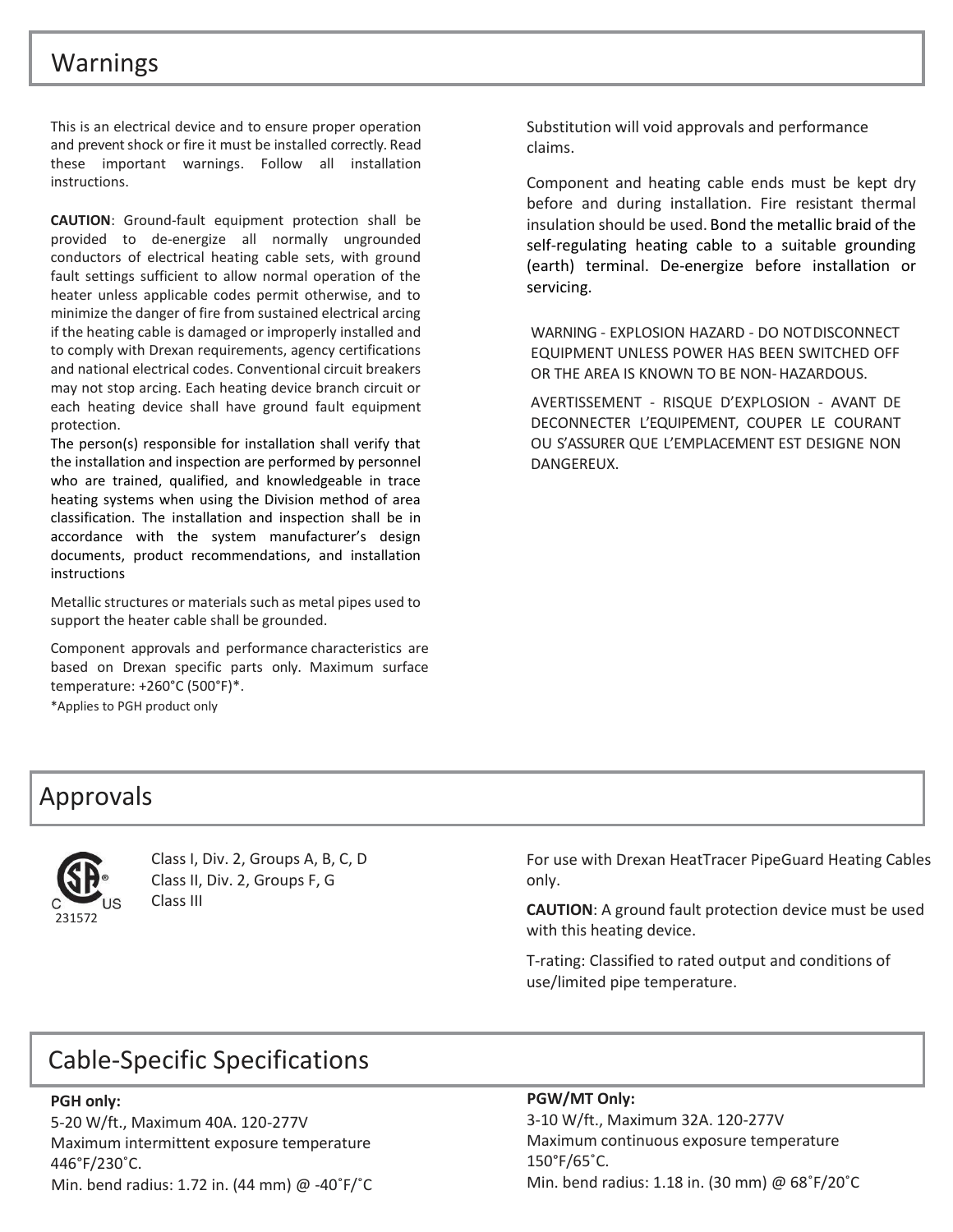# AMIGA-E Kit Contents



| Item           | Qty | Description                   |
|----------------|-----|-------------------------------|
| 1              | 1   | Stanchion                     |
| $\overline{2}$ | 1   | End Seal Cap                  |
| 3              | 1   | <b>Silicon Grommet</b>        |
| 4              | 1   | Cable Guide                   |
| 5              | 1   | Connector                     |
| 6              | 1   | <b>Boot</b>                   |
| 7              | 1   | <b>Strain Relief Assembly</b> |
| 8              | 1   | Pipe Clamp                    |
| 9              | 1   | Cable Tie                     |
|                |     |                               |
|                |     |                               |





# Additional Materials Required







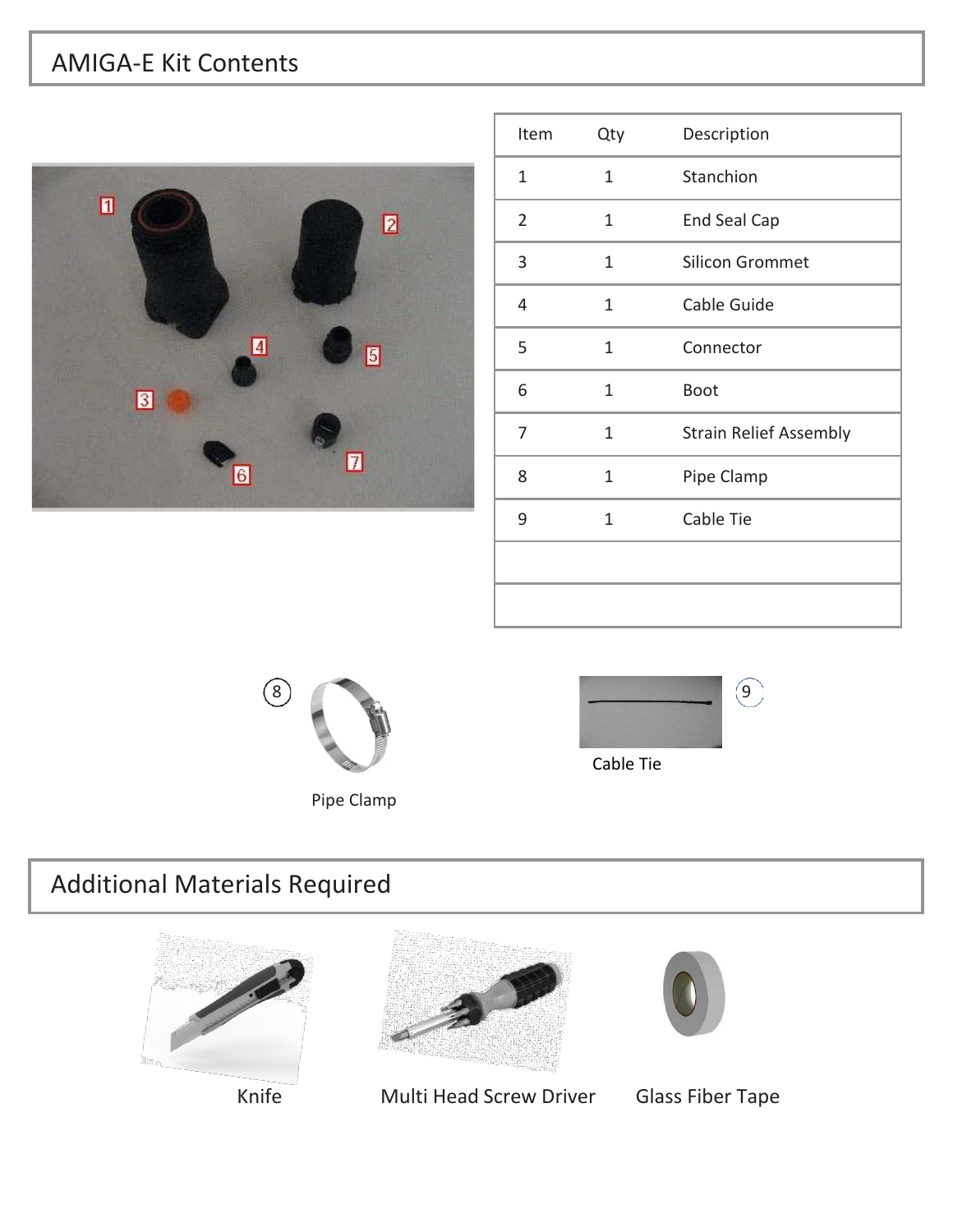### Installation Instructions

Cut cable at 45° angle to pierce grommet.

**1.** Allow min. 9" (230 mm) for cable term. and min. 12" (305 mm) for the service loop.



Attach stanchion with pipe clamps. **4. Do not tighten clamps onto cable.**



Ensure at least 4" (102 mm) remains for **5.** cable termination.



Feed the cable through the stanchion,<br>3. piercing the grommet membrane.





**6.** Tighten the connector until it bottoms out.

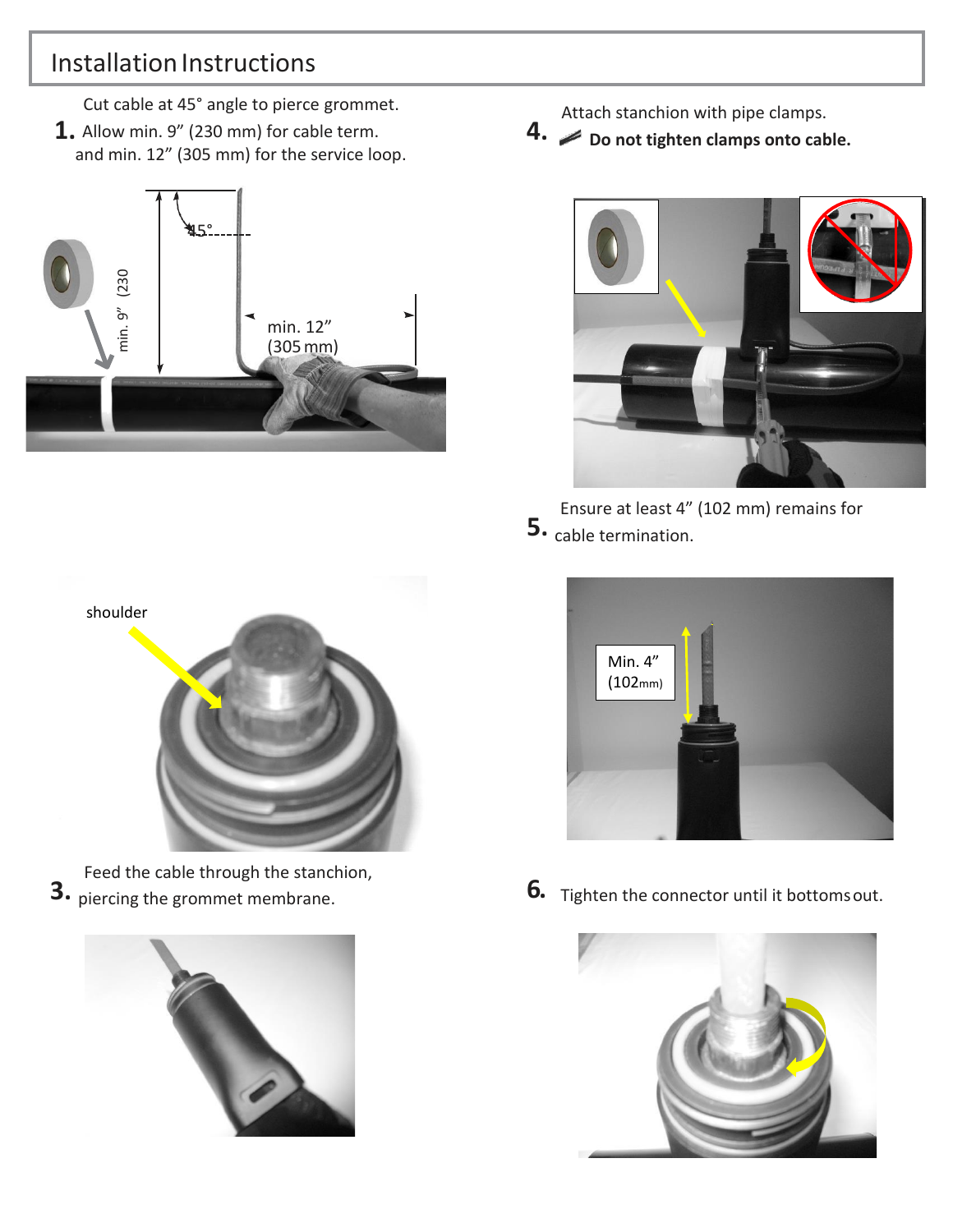# Installation Instructions

**7.** Install Strain Relief onto the connector and tighten



**8.** Tighten the Strain Relief Screw to secure the cable.



**9.** Square off the end of the cable 3" (76mm) above the stanchion.



**10.** Trim / remove the outer jacket and ground braid 0.5" (13 mm) from the end of the cable.



11. Slide the Silicon Boot over the end of the cable. Ensure the lower O-ring is in place.



12. Thread the End Seal Cap onto the Stanchion.